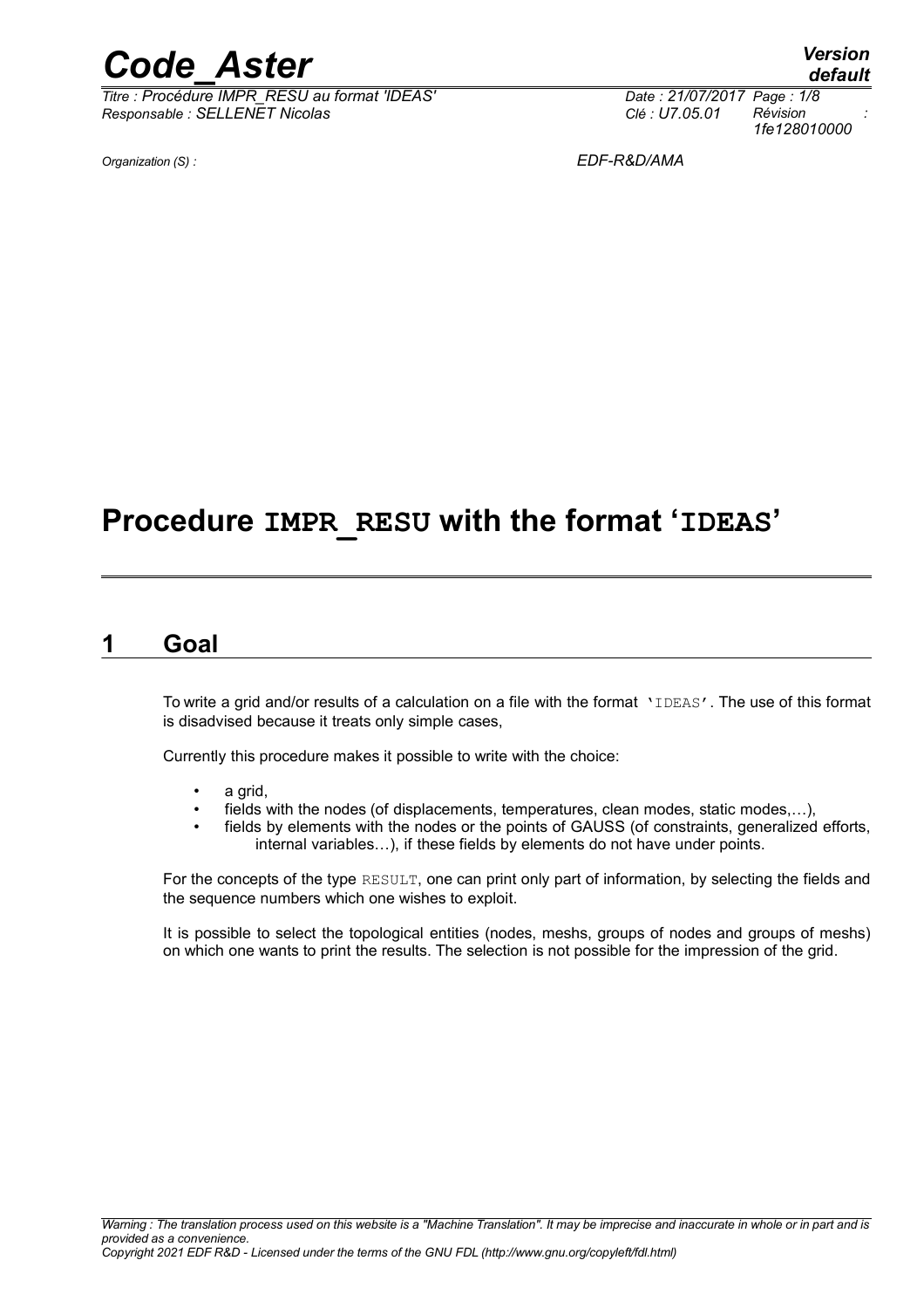*Titre : Procédure IMPR\_RESU au format 'IDEAS' Date : 21/07/2017 Page : 2/8 Responsable : SELLENET Nicolas Clé : U7.05.01 Révision :*

*1fe128010000*

## **2 Syntax**

|        | IMPR RESU                     | $\left($     |                    |                                                                                                                                 |           |     |            |              |                                         |                                                                                |  |
|--------|-------------------------------|--------------|--------------------|---------------------------------------------------------------------------------------------------------------------------------|-----------|-----|------------|--------------|-----------------------------------------|--------------------------------------------------------------------------------|--|
| ♦      | $MODEL =$                     |              | $MO$ ,             |                                                                                                                                 |           |     |            |              |                                         | [model]                                                                        |  |
| ♦      | FORMAT =                      |              |                    | $/$ 'IDEAS',                                                                                                                    |           |     |            |              |                                         |                                                                                |  |
|        | VERSION                       | $=$ $-$      | / 4,<br>$\sqrt{2}$ | 5,                                                                                                                              |           |     |            |              |                                         | [DEFECT]                                                                       |  |
|        | UNIT                          | $=$ $\qquad$ | 30 <sub>1</sub>    |                                                                                                                                 |           |     |            |              |                                         | [DEFECT]                                                                       |  |
| ♦      | $RESU = F($                   |              |                    |                                                                                                                                 |           |     |            |              |                                         |                                                                                |  |
|        |                               | GRID         |                    |                                                                                                                                 | $=$ MY, / |     |            |              |                                         | [grid]<br>[skeleton]                                                           |  |
|        |                               | $\sqrt{2}$   |                    | CHAM GD                                                                                                                         |           |     | $=$ CH GD, |              |                                         |                                                                                |  |
|        |                               |              |                    | RESULT                                                                                                                          |           | $=$ | RESU,      |              |                                         |                                                                                |  |
|        |                               |              |                    |                                                                                                                                 |           |     |            |              | # Extraction of a field of size of resu |                                                                                |  |
|        | ♦                             |              |                    | TOUT CHAM                                                                                                                       |           |     |            | $=$ $-$      | / $YES'$ ,                              | [DEFECT]                                                                       |  |
|        |                               |              |                    | NOM CHAM                                                                                                                        |           |     |            | $=$          | / $'$ NOT $'$ ,                         | L NOMSYMB, [1 K16]                                                             |  |
|        | ♦                             |              |                    | TOUT ORDRE                                                                                                                      |           |     |            | $=$          | $'YES'$ ,                               | [DEFECT]                                                                       |  |
|        |                               |              |                    | NUME ORDRE                                                                                                                      |           |     |            | $=$          | LORDRE, [1 I]                           |                                                                                |  |
|        |                               |              |                    | LIST ORDRE                                                                                                                      |           |     |            | $=$          | LENTI,                                  | [listis]                                                                       |  |
|        |                               |              |                    | NUME MODE                                                                                                                       |           |     |            | $=$          | LMODE,                                  | $[1 1]$                                                                        |  |
|        |                               |              |                    | NOEUD CMP                                                                                                                       |           |     |            | $=$          | LNOECMP,                                | [1 K16]                                                                        |  |
|        |                               |              | ANGLE              | NOM CAS                                                                                                                         |           |     |            | $=$<br>$=$   | NCAS,<br>LANGL,                         | [1 K16]<br>[1 K16]                                                             |  |
|        |                               |              |                    | / FREQ                                                                                                                          |           |     |            | $=$          | LFREQ,                                  | [1 R]                                                                          |  |
|        |                               |              |                    | LIST FREQ                                                                                                                       |           |     |            | $=$          | LREEL,                                  | [listr8]                                                                       |  |
|        |                               |              |                    | INST                                                                                                                            |           |     |            | $=$          | LINST,                                  | $[1 R]$                                                                        |  |
|        |                               |              |                    | LIST INST                                                                                                                       |           |     |            | $=$ $\qquad$ | LREEL,                                  | [listr8]                                                                       |  |
|        |                               |              | ♦                  |                                                                                                                                 |           |     | PRECISION  | $=$ $-$      | / $PREC,$ [R]                           |                                                                                |  |
|        |                               |              |                    |                                                                                                                                 |           |     |            |              |                                         | $/ 1.0D-3,$ [DEFECT]                                                           |  |
|        |                               |              |                    |                                                                                                                                 | CRITERION |     |            | $=$          | / 'ABSOLUTE',                           | / 'RELATIVE', [DEFECT]                                                         |  |
|        | # Selection of the components |              |                    |                                                                                                                                 |           |     |            |              |                                         |                                                                                |  |
|        | ♦                             |              |                    | $\begin{array}{cccc} / & \text{TOUT\_CMP} & = & \text{YES\text{'}}, \\ / & \text{NOM\_CMP} & = & \text{L\_NOMCMP,} \end{array}$ |           |     |            |              |                                         | [DEFECT]                                                                       |  |
|        |                               |              |                    |                                                                                                                                 |           |     |            |              |                                         | [1 K8]                                                                         |  |
|        |                               |              |                    |                                                                                                                                 |           |     |            |              | # Selection of the topological entities |                                                                                |  |
|        | ♦                             |              |                    |                                                                                                                                 |           |     |            |              |                                         | ALL $=$ 'YES', $[DEFECT]$                                                      |  |
|        |                               |              |                    |                                                                                                                                 |           |     |            |              |                                         | NODE $= L_NOEU,$ [l_noeud]                                                     |  |
|        |                               |              |                    |                                                                                                                                 |           |     |            |              |                                         |                                                                                |  |
|        |                               |              |                    |                                                                                                                                 |           |     |            |              |                                         | GROUP NO = $L_$ GRNO, $L_$ iveud)<br>MESH = $L_$ MAILLE, $[1_$ <u>maille</u> ] |  |
|        |                               |              |                    |                                                                                                                                 |           |     |            |              |                                         | GROUP MA = L GRMA, [l gr maille]                                               |  |
| ♦<br>) |                               |              |                    | $\texttt{SOUS\_TITER} \qquad = \qquad \texttt{L\_ST,}$                                                                          |           |     |            |              |                                         | $[1$ Kn]                                                                       |  |
|        |                               |              |                    |                                                                                                                                 |           |     |            |              |                                         |                                                                                |  |

*Warning : The translation process used on this website is a "Machine Translation". It may be imprecise and inaccurate in whole or in part and is provided as a convenience. Copyright 2021 EDF R&D - Licensed under the terms of the GNU FDL (http://www.gnu.org/copyleft/fdl.html)*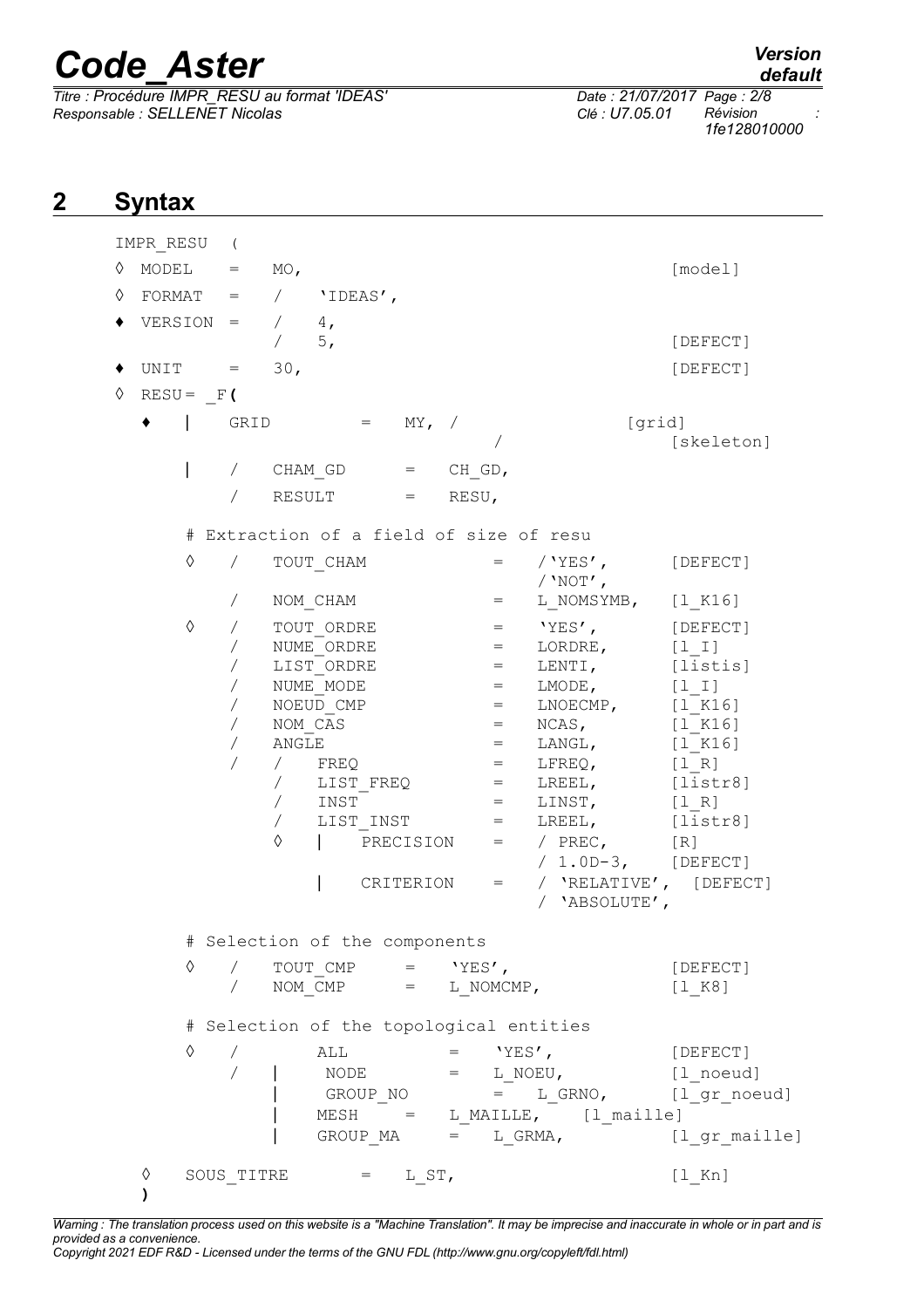

*Titre : Procédure IMPR\_RESU au format 'IDEAS' Date : 21/07/2017 Page : 3/8 Responsable : SELLENET Nicolas Clé : U7.05.01 Révision :*

*1fe128010000*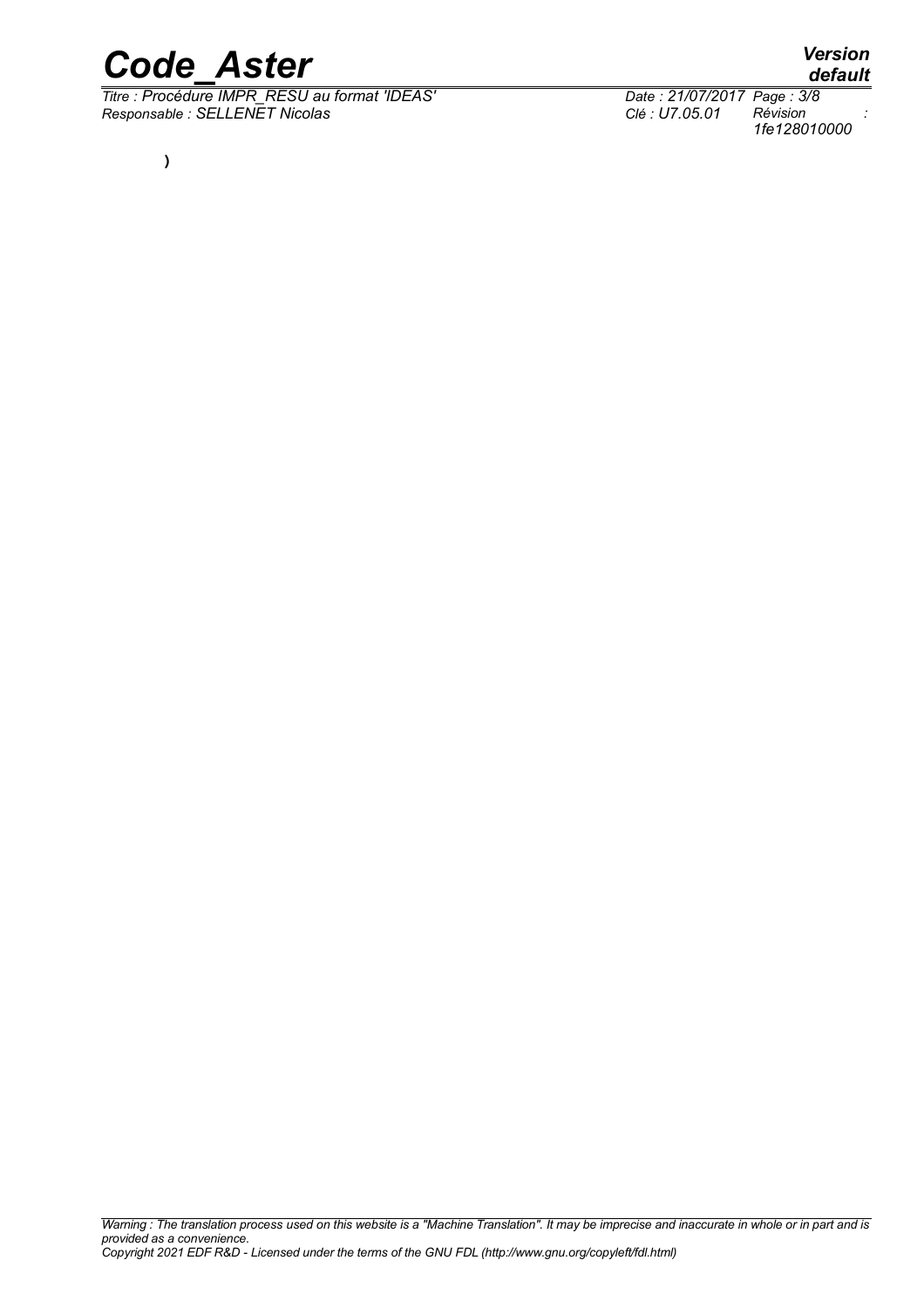$\overline{T}$ itre : *Procédure IMPR\_RESU au format 'IDEAS' Responsable : SELLENET Nicolas Clé : U7.05.01 Révision :*

*1fe128010000*

## **3 Formats of writing**

Procedure IMPR\_RESU allows to write values in a file with the format I-DEAS™, software marketed by company EDS/UGS, for a graphic visualization.

#### **3.1 Operands FORMAT/VERSION**

The operand FORMAT allows to specify the format of impression and is obligatory in the case of an impression with format I-DEAS™.

The operand FORMAT allows to ask for the creation of a file ASCII, known as "universal file" (of type .unv or .msup), which could be read again by I - DEAS™.

The universal file used by software I-DEAS™, has a data-processing structure different according to the version from software I-DEAS™. The operand VERSION allows to specify the version of I-DEAS™ which one wishes to use. This operand is thus licit only when the operand FORMAT is worth 'IDEAS'. The authorized versions are version 4 and version 5 of I-DEAS™.

By default, the impression is done in version 5.

Example: IMPR\_RESU (RESU= ( F (FORMAT= 'IDEAS', VERSION=  $4, \ldots, \ldots)$ )

The upward compatibility of the versions of I-DEAS™ is ensured starting from version 5. One can thus use the versions higher than version 5 of I-DEAS™ with files written in version 5 (because any version NR of I-DEAS™ can read again the files created by the N-1 version).

#### **3.2 Operand UNIT**

Logical unit of the file written (30 by defaults, which corresponds to the number by default of the files of grid of the type  $. \text{unv}$  in ASTK).

## **4 Keyword RESU**

This keyword factor makes it possible to specify the results to print and the format according to which one wants to print them.

## **5 Impression of the grid: operands GRID / MODEL**

The operand 'GRID'allows to print the grid with format I-DEAS™. L' impression of the grid can be required only once and before any other result. By default one prints all the grid.

One can however reduce the impression of the grid to the only meshs of the grid supporting a finite element by defining the operand MODEL. So the concept of the type model is optional in the majority of the impressions. However, it can be used to print only the part of the grid whose meshs are affected in the model.

In addition, with the format 'IDEAS'when the keyword MODEL one is provided seeks the type of finite element I - DEAS™ nearest to that of *Code\_Aster*, if not a kind of finite element by default is affected in universal file I-DEAS™.

With the format 'IDEAS', the classification of the nodes is that of *Code Aster* except when the grid is resulting from software I-DEAS™ (one checks the presence of the character string AUTEUR=INTERFACE\_IDEAS in the first line of the title of the grid and starting from the tenth position); in this case one restores classification I-DEAS™.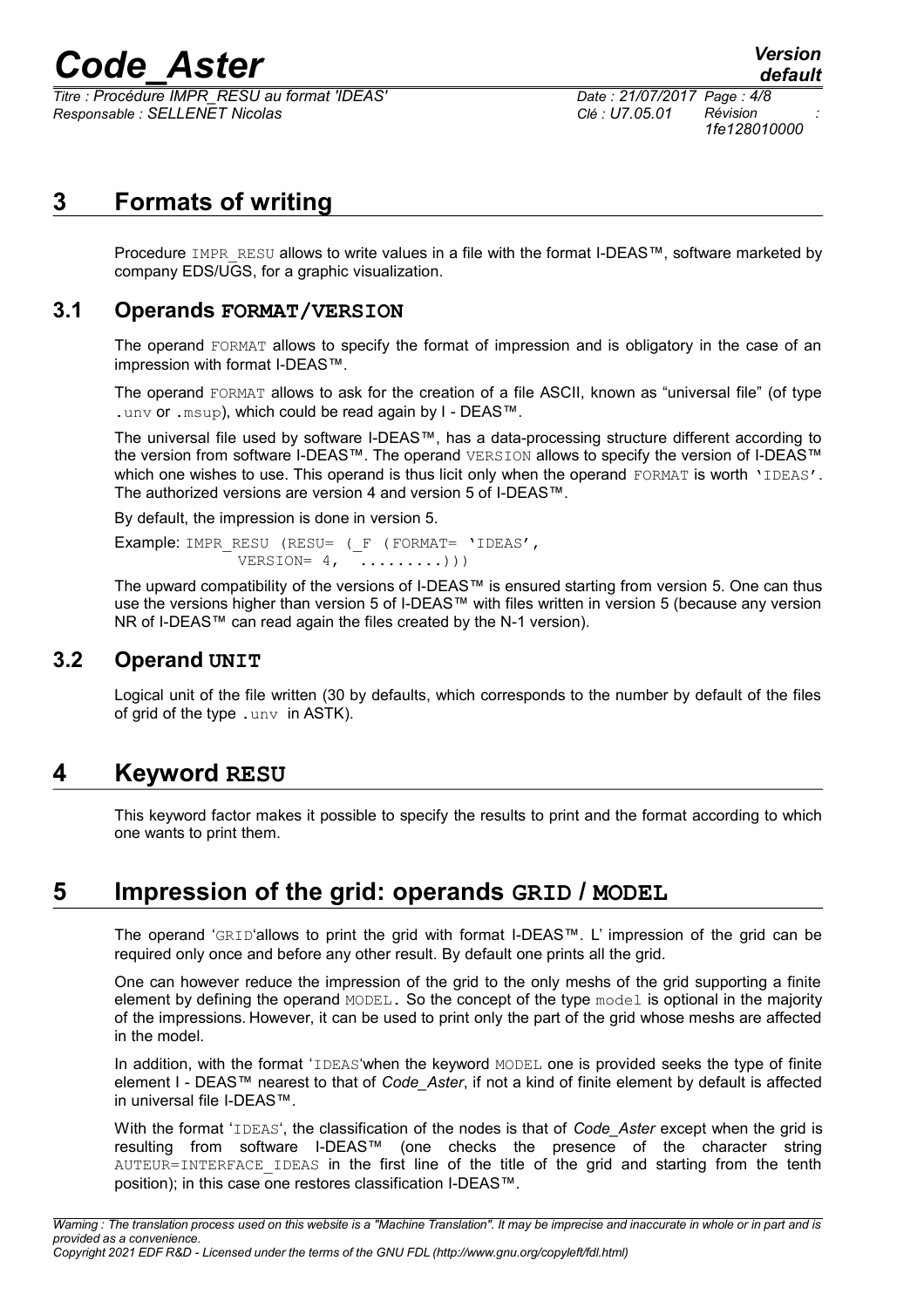*1fe128010000*

**Note:**

- 1) *The meshs 3D of the type PYRAM5 and PYRAM13 are not available under I-DEAS. These meshs are thus not written in the universal file created by the order IMPR RESU with the format IDEAS .*
	- 2) *The mesh 3D of the type HEXA27 is not available under I-DEAS. The meshs Aster of this type are converted into meshs of the type HEXA20 in the universal file created by the order IMPR\_RESU with the format IDEAS .*

## **6 Operands CHAM\_GD and RESULT**

The values of the computed fields are stored in structures of data called fields of size. These fields of size can be directly accessible (concept CHAM GD) where to be in a structure of data gathering several fields of size (concept result).

- A field of size is a structure of data which makes it possible to store fields defined in the nodes (cham no  $*$ ) or of the fields defined by elements (cham elem  $*$ ). For the fields by elements, one distinguishes the fields defined in the nodes from the elements and the fields defined in the points of GAUSS of the elements.
- A concept result is composed of one or more fields of size. For example, with each step of calculation one stores in the structure of data result, the field of size displacement. This structure is thus a matric structure of order 2, whose index is, for example, the list of the moments of calculation and the other the whole of the computed fields (displacements, constraints, deformations,…).

One reaches in this case a field of size by specifying a value of a variable of access (sequence number, moment, frequency, number of mode,...) and a field name ('DEPL','SIGM\_ELNO',...). There exist several types of concept result : evol elas, evol noli, mode meca,.... With each one corresponds a list of fields and a list of licit variables of access.

Taking into account the structure of data result, one understands easily that the possibilities of impression which one lays out are those of the fields of size, supplemented by specific possibilities.

#### **Note:**

- 1) *The meshs 3D of the type PYRAM5 and PYRAM13 are not available under I-DEAS. The values of the fields Aster associated with these meshs are thus not written in the universal file created by the order IMPR\_RESU with the format IDEAS .*
- *2) The mesh 3D of the type HEXA27 is not available under I-DEAS. The values of the fields Aster calculated on this kind of mesh are written on meshs of the type HEXA20; it is - with to say that one transfers only the values from the fields Aster on the first 20 nodes.*

#### **6.1 Operand CHAM GD**

The values of the fields of size are written in one or more datasets of the universal file:

- dataset 55 for the fields with the nodes.
- dataset 57 for the fields by element with the nodes,
- dataset 56 for the fields by elements at the points of GAUSS (in fact, one writes constant fields by element while realising on the points of GAUSS).

In I-DEAS™, some datasets is typified: displacements, constraints, deformations, temperature, pressure. One thus gathers the components in order to write the typified datasets, then one writes the other components in datasets of the type "UNKNOWN".

The datasets of the type "UNKNOWN" contain to the maximum six components; for a field of size of N components one thus writes n/6 datasets.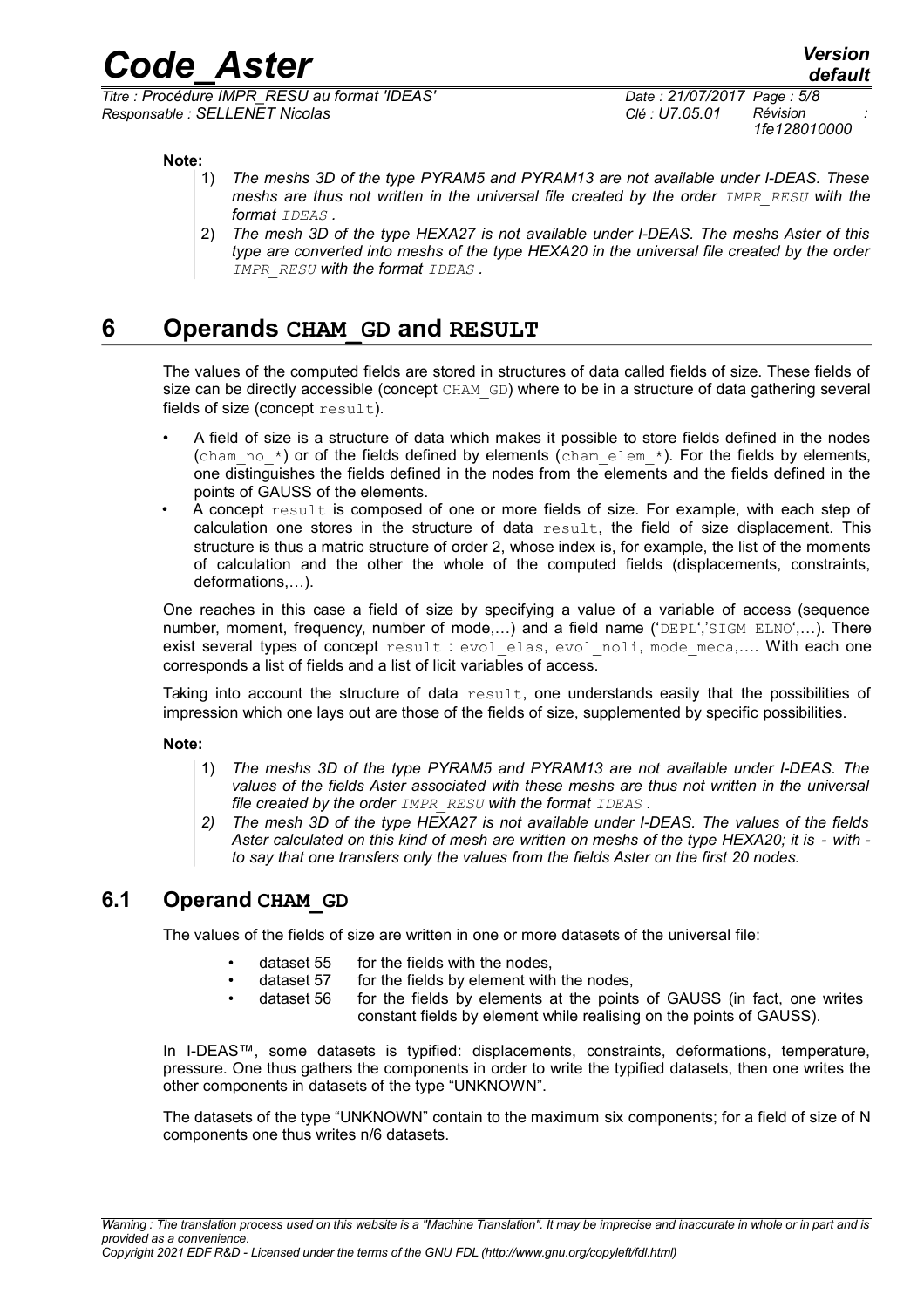*Titre : Procédure IMPR\_RESU au format 'IDEAS' Date : 21/07/2017 Page : 6/8 Responsable : SELLENET Nicolas Clé : U7.05.01 Révision :*

#### **6.2 Operand RESULT**

The operand RESULT allows to print the fields contained in a concept result. One can for example choose to print only certain fields (cf the keyword: NOM\_CHAM). The concept  $result$  field of size by field of size in datasets 55.56 or 57 is written.

## **7 Extraction of a field of size**

#### **7.1 Operands TOUT\_CHAM/NOM\_CHAM**

C F. document [U4.71.00].

#### **7.2 Operands**

**TOUT\_ORDRE/NUME\_ORDRE/LIST\_ORDRE/NUME\_MODE/INST/LIST\_I NST/FREQ/LIST\_FREQ/NOEUD\_CMP/NOM\_CAS/ANGLE/PRECISION/C RITERION**

Cf document [U4.71.00].

## **8 Selection on the components**

In order to reduce the volume of the impressions and the size of "universal" file I-DEAS™, the user can print only the values of certain components (for example that displacement following axis X: component DX or that constraint XX: component SIXX).

#### **8.1 Operand TOUT\_CMP**

This keyword makes it possible to indicate that one wishes to print all the components of the field. It is the value by default.

#### **8.2 Operand NOM\_CMP**

This keyword makes it possible to choose the list of the components of CHAM GD or all fields of concept result which one wishes to print.

Keywords TOUT CMP and NOM CMP cannot be used simultaneously.

When the user specifies the keyword NOM CMP, the datasets create in the universal file are typified UNKNOWN, which will prohibit the user from tracing deformed (even if the dataset contains components DX, DY, DZ, DRX, DRY MARTINI, DRZ) and of the calculation of the criteria of Von Mises and/or Tresca (even if the dataset contains components SIXX, SIYY,… SIXZ).

This functionality makes it possible to choose the components, as well for cham no that cham elem with actual values.

The operand NOM CMP is not programmed for cham no and cham elem with complex values.

## **9 Selection of the topological entities**

*Warning : The translation process used on this website is a "Machine Translation". It may be imprecise and inaccurate in whole or in part and is provided as a convenience. Copyright 2021 EDF R&D - Licensed under the terms of the GNU FDL (http://www.gnu.org/copyleft/fdl.html)*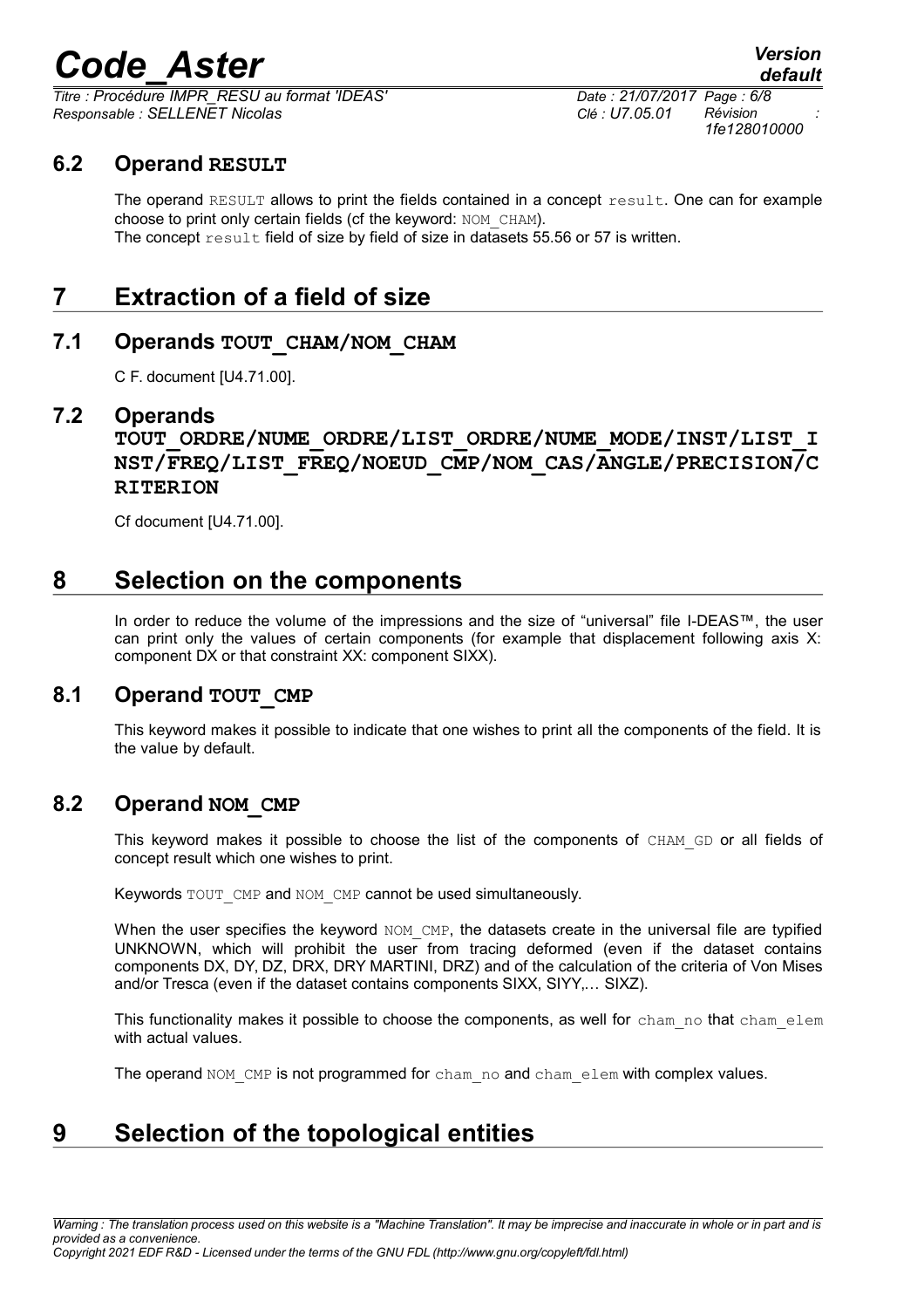*Titre : Procédure IMPR\_RESU au format 'IDEAS' Date : 21/07/2017 Page : 7/8 Responsable : SELLENET Nicolas Clé : U7.05.01 Révision :*

*1fe128010000*

In order to reduce the volume of the impressions and the size of "universal" file I-DEAS™, it is sometimes necessary to print only part of the result. With this intention one can wish to print a field with the nodes only in certain nodes, or a field by element that in certain elements.

This selection which one will note "selection on topological entities" is possible with the format 'IDEAS'.

#### **9.1 Operand ALL**

This keyword indicates that one wishes to print the field on all the structure (all the nodes for a field with the nodes, all elements for a field by element).

#### **9.2 Operand NODE**

This keyword makes it possible to indicate the list of the nodes on which one wishes to print one cham no. If this keyword is used in the case of the impression of one chamelem, he is ignored, and it cham elem is printed in all the meshs specified in addition.

#### **9.3 Operand GROUP NO**

This keyword makes it possible to indicate the list of the groups of nodes on which one wishes to print one cham no. If this keyword is used in the case of the impression of one cham elem, he is ignored, and it  $cham$  elem is printed in all the meshs, specified in addition.

#### **9.4 Operand MESH**

This keyword makes it possible to indicate the list of the meshs on which one wishes to print one cham elem. For one cham no, it makes it possible to indicate the list of the nodes, tops of the meshs to which one wishes to print it cham\_no.

#### **9.5 Operand GROUP\_MA**

This keyword makes it possible to indicate the list of the groups of meshs on which one wishes to print one cham elem. For one cham no, it makes it possible to indicate the list of the nodes, tops of the meshs to which one wishes to print it cham no.

### **10 Operand SOUS\_TITRE**

This argument makes it possible to print under title of comment, for more details to consult the document [U4.03.01].

SOUS TITRE by default is:

- for one cham\_gd
	- for one cham no SOUS TITRE = ('FIELD WITH THE NODES') for one cham\_elem SOUS TITRE = ('FIELD BY ELEMENT &LOC (cham elem)') Example: FIELD BY ELEMENT AT THE POINTS OF GAUSS
- for one result
	- for one cham no SOUS TITRE =  $($  'FIELD WITH THE NODES', 'OF REFERENCE SYMBOL &NOM\_SYMB (cham\_no Result) &RL',